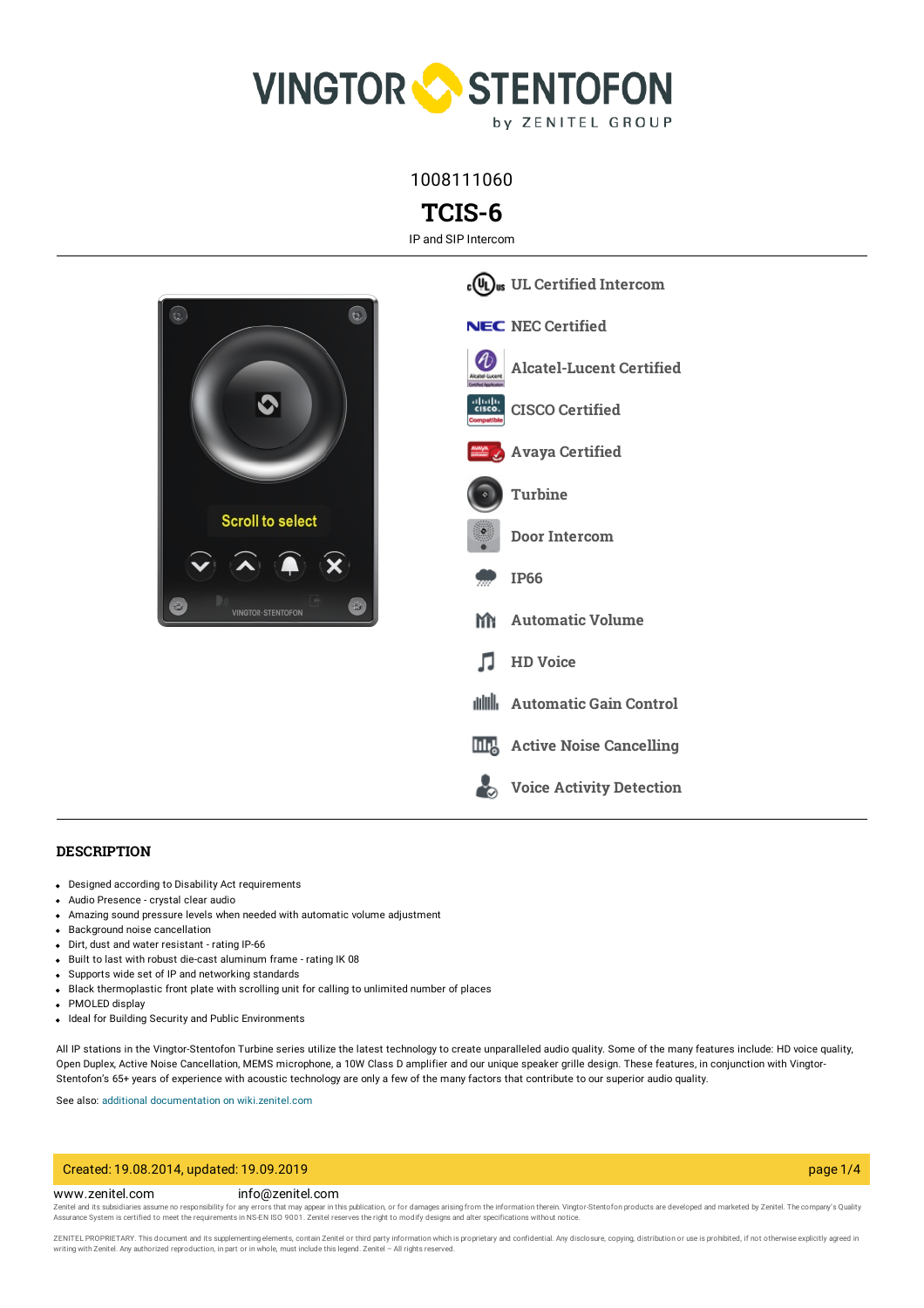## **SPECIFICATIONS**

#### **AUDIO**

| Audio quality - percentage articulation loss of consonants<br>(Alcons) - at 70 dB                | $< 5\%$ *                                                 |
|--------------------------------------------------------------------------------------------------|-----------------------------------------------------------|
| Audio quality - total harmonic distortion + noise, without<br>noise reduction (THD+N) - at 70 dB | $< 2\%$ *                                                 |
| SPL rated power at 1m in open duplex                                                             | 95 dB*                                                    |
| SPL rated power at 1m in half duplex                                                             | 105 dB*                                                   |
| SPL rated power at 1m in program distribution and<br>announcement                                | 105 dB*                                                   |
| Noise cancelling - suppression of musical noise                                                  | <b>YES</b>                                                |
| Noise cancelling - suppression of static noise                                                   | YES                                                       |
| Noise cancelling - suppression of rapidly changing noise                                         | <b>YES</b>                                                |
| Codecs                                                                                           | G.711, G.722, G.729                                       |
| Frequency range, G.722 Codec                                                                     | $200$ Hz $- 7000$ Hz                                      |
| Audio technology                                                                                 | Modes: Full open duplex, switched open duplex             |
|                                                                                                  | Adaptive jitter filter                                    |
|                                                                                                  | <b>Custom Ringing Tone</b>                                |
|                                                                                                  | Audio Mixing - Conversation and Group Call                |
|                                                                                                  | Sound Level Detection / scream alarm (only in AlphaCom)   |
|                                                                                                  | Automatic gain control (microphone)                       |
| Internal speaker amplifier                                                                       | 10 W class D                                              |
| Microphone technology                                                                            | Digital MEMS, omnidirectional microphone                  |
| Automatic Volume Control (AVC)                                                                   | Undistorted and clear audio                               |
| Acoustic Echo Cancellation (AEC)                                                                 | Prevents audio feedback even at high volumes (95dB)       |
| 10W Speaker                                                                                      | Matches 10W amp for distortion-free broadcast level sound |
|                                                                                                  | * Tested with Audio Precision SYS 2722 equipment          |
| <b>HARDWARE</b>                                                                                  |                                                           |
| Ethernet connector                                                                               | 1 x RJ 45                                                 |
| All other connectors                                                                             | Tool less, spring loaded, vibration proof terminals       |
| General inputs and outputs                                                                       | 6 (configurable)                                          |
| Outputs                                                                                          | 12mA as LED drivers                                       |
| Change-over relay (NO+NC+COM)                                                                    | Max: 250VAC/220VDC, 2A, 60W                               |
| Power options                                                                                    | PoE and or external power supply                          |
| PoE (power over Ethernet)                                                                        | IEEE 802.3af standard, Class 0 (0.44W to 12.95 W)         |
| External power supply                                                                            | 24 VDC (16 - 48 V)                                        |
| Power consumtion                                                                                 | Idle 1.8W, max 12W (depending on volume)                  |
| Audio Line out / Induction loop signal                                                           | 600 Ohm                                                   |
| Button backlight                                                                                 | LED                                                       |
| Call indication                                                                                  | Icons/colors for hearing impaired                         |
| Door open indication                                                                             | Icons/colors for hearing impaired                         |
| Display technology                                                                               | PMOLED                                                    |
| Display contrast                                                                                 | 20000:1                                                   |
| Viewing angle                                                                                    | $160$ deg                                                 |
| Display brightness                                                                               | 120 cd/m2                                                 |
| Display lifetime                                                                                 | 100 000 hours (11.5 years)                                |
| <b>CONSTRUCTION</b>                                                                              |                                                           |
| Dimensions (HxWxD)                                                                               | 180 x 120 x 73 mm / 7.1" x 4.7" x 2.9"                    |
| Dimensions after flush mount                                                                     | 180 x 120 x 24 mm / 7.1" x 4.7" x 0.9"                    |
| Dimensions with on wall box                                                                      | 180 x 120 x 86 mm / 7.1" x 4.7" x 3.4"                    |
| Weight                                                                                           | 0.8 kg / 1.8 lbs                                          |
| Faceplate material                                                                               | 3 mm / 0.12" PMMA, colour printed on back side            |

## Created: 19.08.2014, updated: 19.09.2019 page 2/4

### www.zenitel.com info@zenitel.com

Zenitel and its subsidiaries assume no responsibility for any errors that may appear in this publication, or for damages arising from the information therein. Vingtor-Stentofon products are developed and marketed by Zenite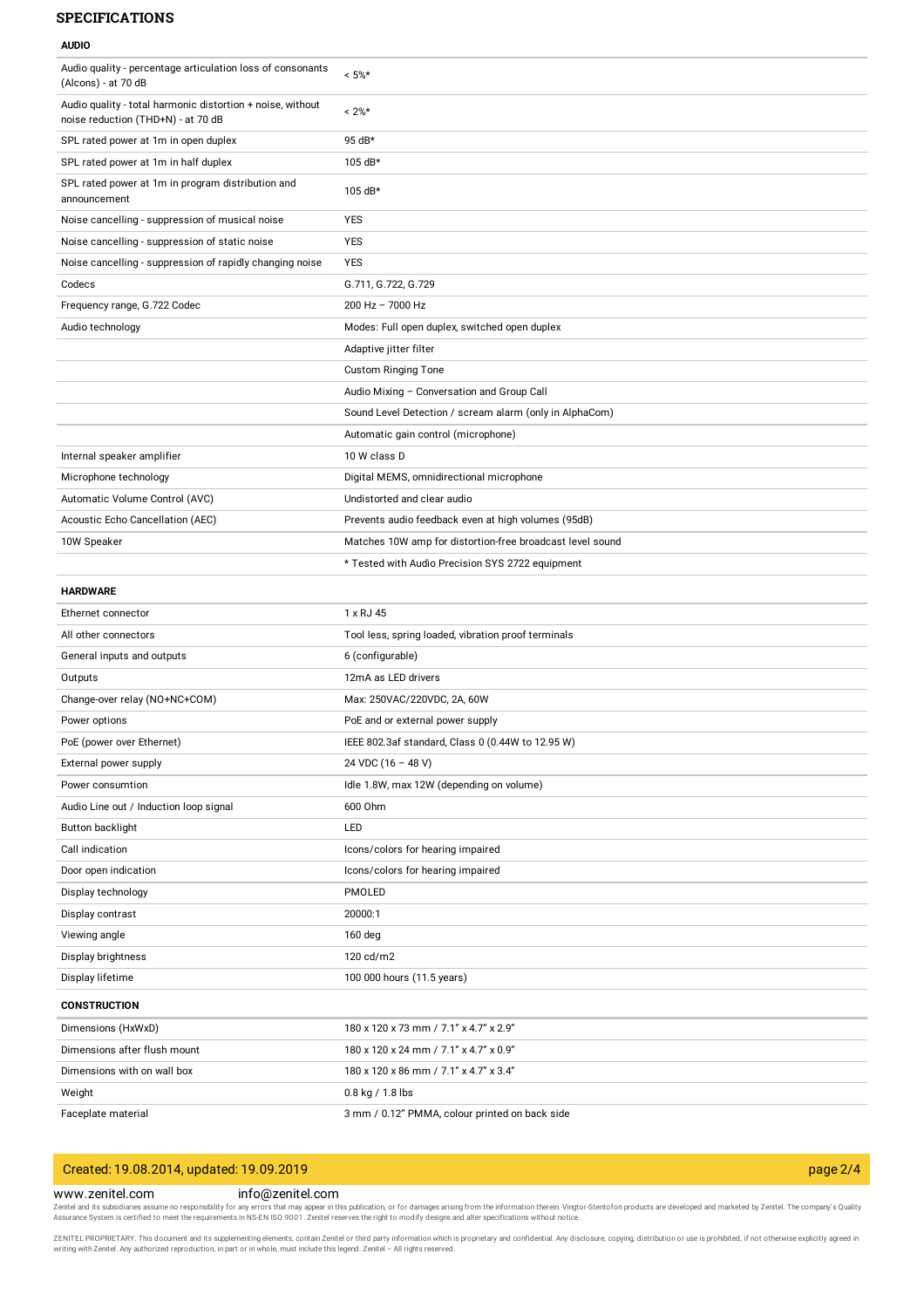#### **CONSTRUCTION**

| Base / frame material                               | 3 mm / 0.12" Aluminum alloy - A413.0, AlSi12Fe, painted                                                                                                                                                                                                           |
|-----------------------------------------------------|-------------------------------------------------------------------------------------------------------------------------------------------------------------------------------------------------------------------------------------------------------------------|
| Electronics cover material                          | Polycarbonate (translucent)                                                                                                                                                                                                                                       |
| Gasket material                                     | Silicone rubber                                                                                                                                                                                                                                                   |
| Fastening bracket material                          | <b>SECC Steel</b>                                                                                                                                                                                                                                                 |
| <b>Button material</b>                              | 3 mm / 0.12" Polycarbonate (transparent)                                                                                                                                                                                                                          |
| Button travel length                                | $1.25$ mm                                                                                                                                                                                                                                                         |
| Button activation force                             | 350 gf                                                                                                                                                                                                                                                            |
| Button push-cycles before failure                   | 300 000                                                                                                                                                                                                                                                           |
| Loudspeaker poke protection, large diameter object  | 3D cast aluminum speaker grille                                                                                                                                                                                                                                   |
| Loudspeaker poke protection, small diameter objects | Stainless steel mesh, acoustically transparent                                                                                                                                                                                                                    |
| Anechoic Design                                     | Open flow anechoic design eliminates "standing waves"                                                                                                                                                                                                             |
| <b>NETWORKING AND PROTOCOLS</b>                     |                                                                                                                                                                                                                                                                   |
| Protocols                                           | IPv4 (with DiffServ), SIP, TCP, UDP, HTTPS, TFTP, RTP, SRTP, DHCP, SNMP, Vingtor-Stentofon CCoIP®, NTP                                                                                                                                                            |
| LAN protocols                                       | Power over Ethernet (IEEE 802.3 a-f) Network Access Control (IEEE 802.1x)                                                                                                                                                                                         |
| Management and operation                            | HTTP/HTTPS (Web configuration) DHCP and static IP. Remote automatic software upgrade. Centralized<br>monitoring.                                                                                                                                                  |
| Advanced supervision functions                      | E.g. network test, tone test, status reports                                                                                                                                                                                                                      |
| SIP support                                         | RFC 3261 (SIP base standard) RFC 3515 (SIP refer) RFC 2976 (SIP info), SIP using TLS, RFC 5630 SIPS URI<br>scheme                                                                                                                                                 |
| DTMF support                                        | RFC 2833, 2976 (SIP info)                                                                                                                                                                                                                                         |
| <b>ENVIRONMENT AND COMPLIANCES</b>                  |                                                                                                                                                                                                                                                                   |
| IP rating                                           | IP-66, tested according to EN 60529 (applies when mounted in TA-1 back box)                                                                                                                                                                                       |
| IK rating                                           | IK 08, tested according to EN 62262                                                                                                                                                                                                                               |
| Operating temperature range                         | -40° to 70° C                                                                                                                                                                                                                                                     |
| Storage temperature range                           | -40° to 70° C                                                                                                                                                                                                                                                     |
| Realtive humidity                                   | < 95% not condensing                                                                                                                                                                                                                                              |
| Corrosion                                           | Salty mist, tested according to EN60945                                                                                                                                                                                                                           |
| Vibration                                           | Tested according to EN60945                                                                                                                                                                                                                                       |
| UV-resistant                                        | <b>YES</b>                                                                                                                                                                                                                                                        |
| EMC                                                 | CE and FCC Part 15 EN 50121-3-2 Railway application EN 50121-4 Railway application UN Regulation 10, revision<br>$4 + Corr.1 + A$ mend.1                                                                                                                          |
| Compliances                                         | IEC/EN 60945 Marine Equipment IEC/EN61000-6-1 and IEC/EN61000-6-3 (light industry) IEC/EN 50155 Railway<br>Application * IEC/EN 50486 Equipment for use in door-entry systems * With additional conformal coating<br>Requires use of EN 50155 approved PoE switch |
| Certificates                                        | UL 60950-1, cUL 60950-1, CB to IEC 60950-1                                                                                                                                                                                                                        |
| <b>OTHER SPECIFICATIONS</b>                         |                                                                                                                                                                                                                                                                   |
| IP adress information                               | Speaks IP address after system boot                                                                                                                                                                                                                               |
| <b>Button lifetime</b>                              | > 1000 000 cycles                                                                                                                                                                                                                                                 |
| Country of manufacture                              | Poland                                                                                                                                                                                                                                                            |
|                                                     |                                                                                                                                                                                                                                                                   |

\* Testé avec équipement audio de précision SYS 2722

## Created: 19.08.2014, updated: 19.09.2019 page 3/4

#### www.zenitel.com info@zenitel.com

Zenitel and its subsidiaries assume no responsibility for any errors that may appear in this publication, or for damages arising from the information therein. Vingtor-Stentofon products are developed and marketed by Zenite